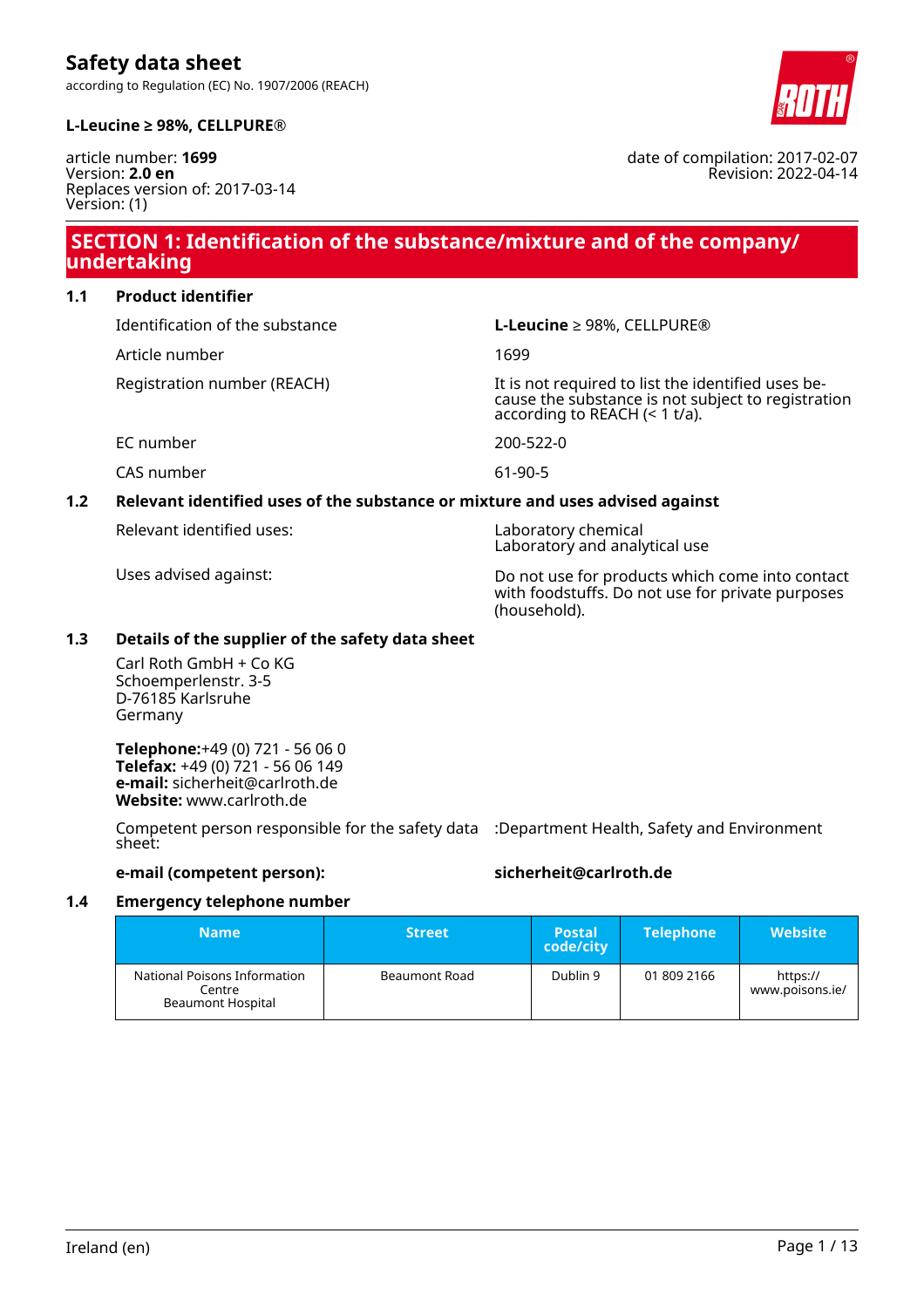according to Regulation (EC) No. 1907/2006 (REACH)



### **L-Leucine ≥ 98%, CELLPURE®**

article number: **1699**

### **SECTION 2: Hazards identification**

### **2.1 Classification of the substance or mixture**

### **Classification according to Regulation (EC) No 1272/2008 (CLP)**

This substance does not meet the criteria for classification in accordance with Regulation No 1272/ 2008/EC.

### **2.2 Label elements**

### **Labelling according to Regulation (EC) No 1272/2008 (CLP)**

not required

### **2.3 Other hazards**

### **Results of PBT and vPvB assessment**

According to the results of its assessment, this substance is not a PBT or a vPvB.

### **SECTION 3: Composition/information on ingredients**

### **3.1 Substances**

| Name of substance | L-Leucine        |
|-------------------|------------------|
|                   |                  |
| Molecular formula | $C_6H_{13}NO_2$  |
| Molar mass        | 131,2 $9/_{mol}$ |
| CAS No            | 61-90-5          |
| EC No             | 200-522-0        |

### **SECTION 4: First aid measures**

### **4.1 Description of first aid measures**



### **General notes**

Take off contaminated clothing.

### **Following inhalation**

Provide fresh air.

### **Following skin contact**

Rinse skin with water/shower.

### **Following eye contact**

Rinse cautiously with water for several minutes.

### **Following ingestion**

Rinse mouth. Call a doctor if you feel unwell.

- **4.2 Most important symptoms and effects, both acute and delayed** Symptoms and effects are not known to date.
- **4.3 Indication of any immediate medical attention and special treatment needed** none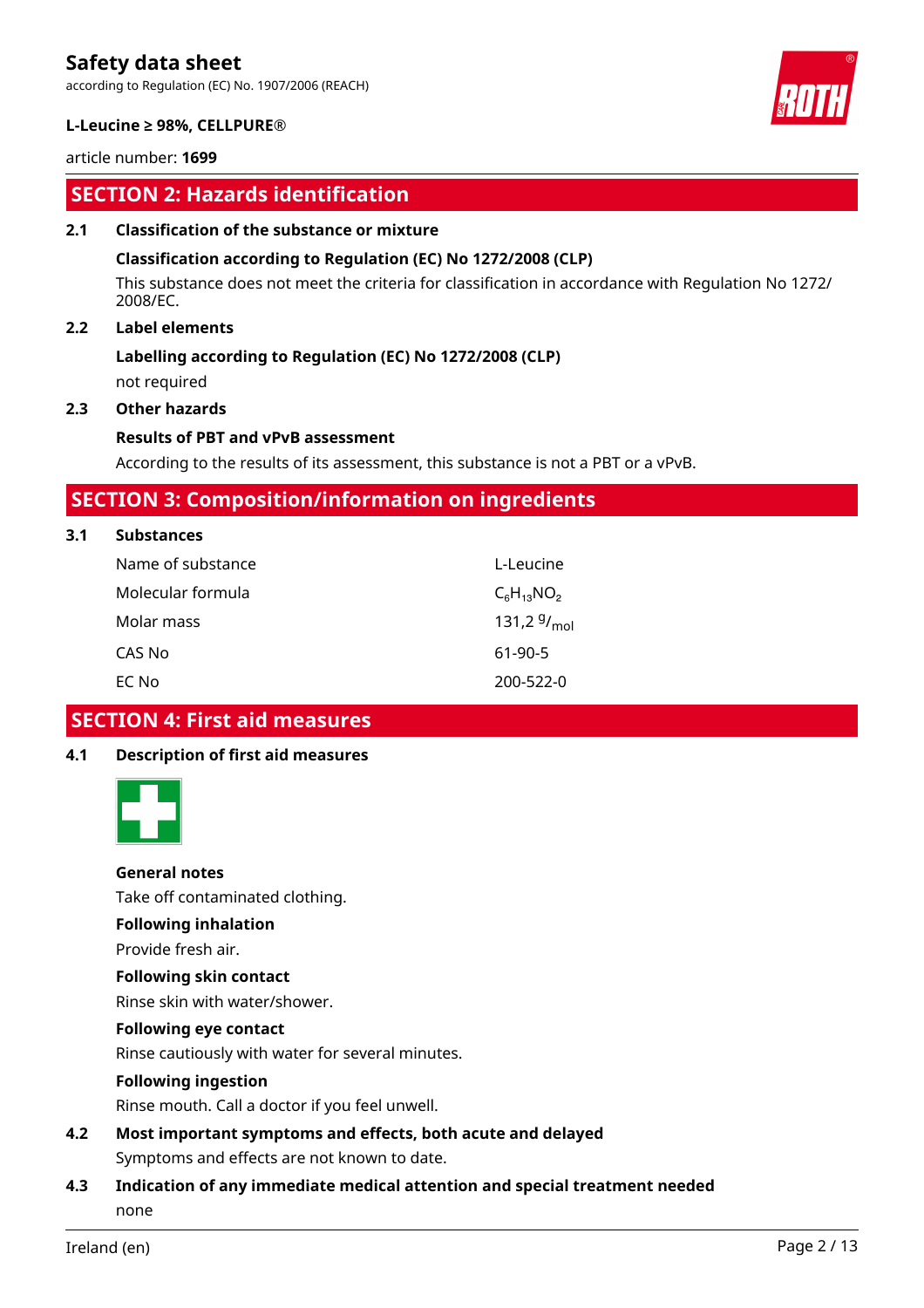according to Regulation (EC) No. 1907/2006 (REACH)



### **L-Leucine ≥ 98%, CELLPURE®**

article number: **1699**

## **SECTION 5: Firefighting measures**

### **5.1 Extinguishing media**



### **Suitable extinguishing media**

co-ordinate firefighting measures to the fire surroundings water, foam, alcohol resistant foam, dry extinguishing powder, ABC-powder

### **Unsuitable extinguishing media**

water jet

### **5.2 Special hazards arising from the substance or mixture**

Combustible.

### **Hazardous combustion products**

In case of fire may be liberated: Nitrogen oxides (NOx), Carbon monoxide (CO), Carbon dioxide (CO₂)

### **5.3 Advice for firefighters**

In case of fire and/or explosion do not breathe fumes. Fight fire with normal precautions from a reasonable distance. Wear self-contained breathing apparatus.

## **SECTION 6: Accidental release measures**

**6.1 Personal precautions, protective equipment and emergency procedures**



### **For non-emergency personnel**

Control of dust.

### **6.2 Environmental precautions**

Keep away from drains, surface and ground water.

### **6.3 Methods and material for containment and cleaning up**

### **Advice on how to contain a spill**

Covering of drains. Take up mechanically.

#### **Advice on how to clean up a spill**

Take up mechanically.

### **Other information relating to spills and releases**

Place in appropriate containers for disposal. Ventilate affected area.

### **6.4 Reference to other sections**

Hazardous combustion products: see section 5. Personal protective equipment: see section 8. Incompatible materials: see section 10. Disposal considerations: see section 13.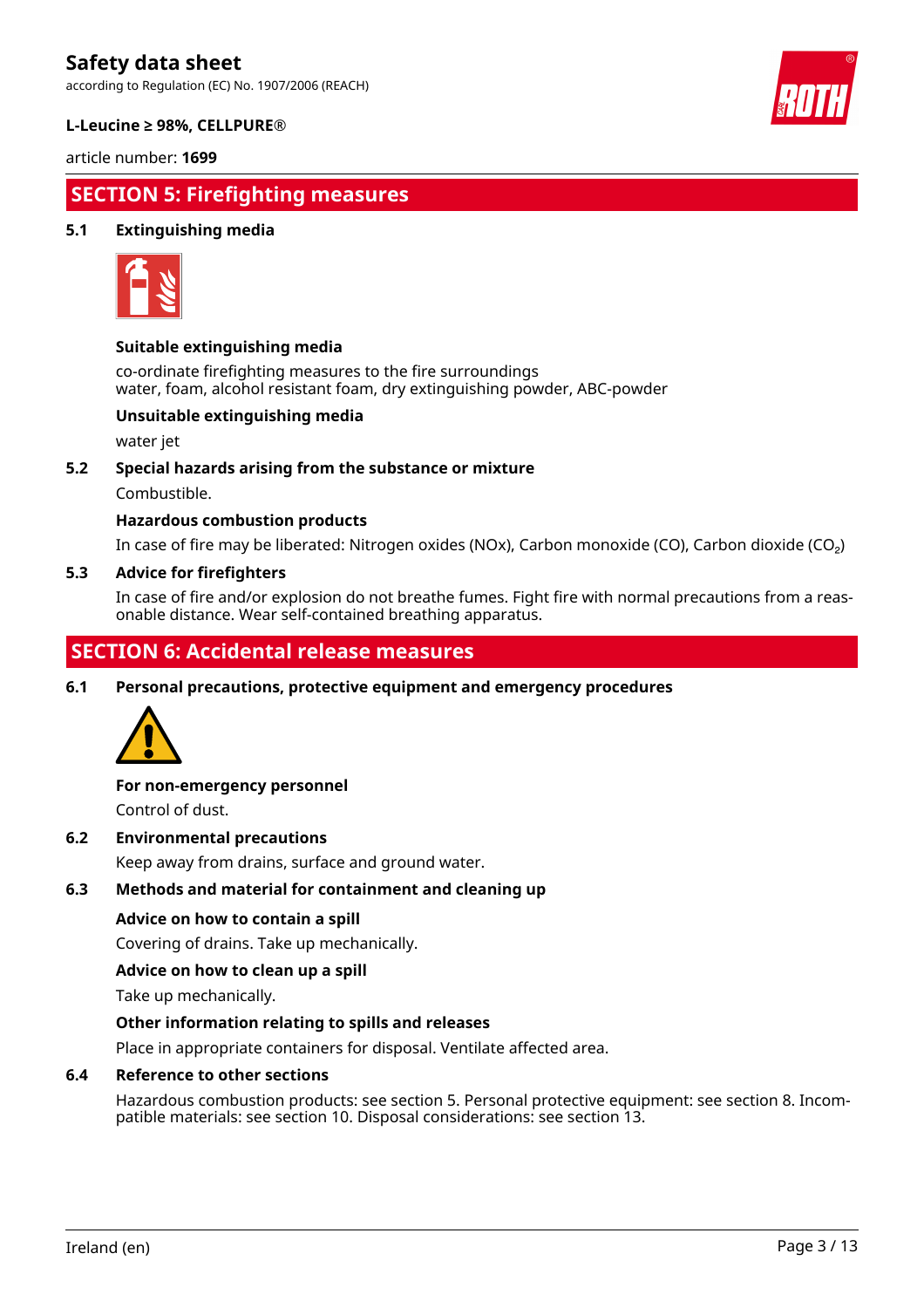according to Regulation (EC) No. 1907/2006 (REACH)



### **L-Leucine ≥ 98%, CELLPURE®**

### article number: **1699**

# **SECTION 7: Handling and storage**

### **7.1 Precautions for safe handling**

No special measures are necessary.

### **Advice on general occupational hygiene**

Keep away from food, drink and animal feedingstuffs.

# **7.2 Conditions for safe storage, including any incompatibilities**

Store in a dry place.

### **Incompatible substances or mixtures**

Observe hints for combined storage.

### **Consideration of other advice:**

### **Ventilation requirements**

Use local and general ventilation.

### **Specific designs for storage rooms or vessels**

Recommended storage temperature: 15 – 25 °C

### **7.3 Specific end use(s)**

No information available.

### **SECTION 8: Exposure controls/personal protection**

### **8.1 Control parameters**

### **National limit values**

### **Occupational exposure limit values (Workplace Exposure Limits)**

| <b>Coun</b><br>try | <b>Name of agent</b> | <b>CAS No</b> | Identifi-<br><b>er</b> | <b>TWA</b><br>[mg/<br>m <sup>ɜ</sup> ] | <b>STEL</b><br>[mg]<br>m <sup>3</sup> | Ceil-<br>ing-C<br>[m̃g/<br>mª] | Nota-<br>tion | <b>Source</b>           |
|--------------------|----------------------|---------------|------------------------|----------------------------------------|---------------------------------------|--------------------------------|---------------|-------------------------|
| IE                 | dusts non-specific   |               | <b>OELV</b>            | 10                                     |                                       |                                |               | S.I. No. 619<br>of 2001 |
| IE                 | dusts non-specific   |               | <b>OELV</b>            | 4                                      |                                       |                                |               | S.I. No. 619<br>of 2001 |

**Notation**

Ceiling-C Ceiling value is a limit value above which exposure should not occur i Inhalable fraction r Respirable fraction<br>STEL Short-term exposure Resphasic maction<br>Short-term exposure limit: a limit value above which exposure should not occur and which is related to a 15minute period (unless otherwise specified) TWA Time-weighted average (long-term exposure limit): measured or calculated in relation to a reference period of 8 hours time-weighted average (unless otherwise specified)

### **Human health values**

| <b>Relevant DNELs and other threshold levels</b> |                                  |                                              |                   |                            |
|--------------------------------------------------|----------------------------------|----------------------------------------------|-------------------|----------------------------|
| <b>Endpoint</b>                                  | <b>Threshold</b><br><b>level</b> | <b>Protection goal,</b><br>route of exposure | Used in           | <b>Exposure time</b>       |
| <b>DNEL</b>                                      | $293,5 \,\mathrm{mq/m^3}$        | human, inhalatory                            | worker (industry) | chronic - systemic effects |
| <b>DNEL</b>                                      | 833 mg/kg bw/<br>day             | human, dermal                                | worker (industry) | chronic - systemic effects |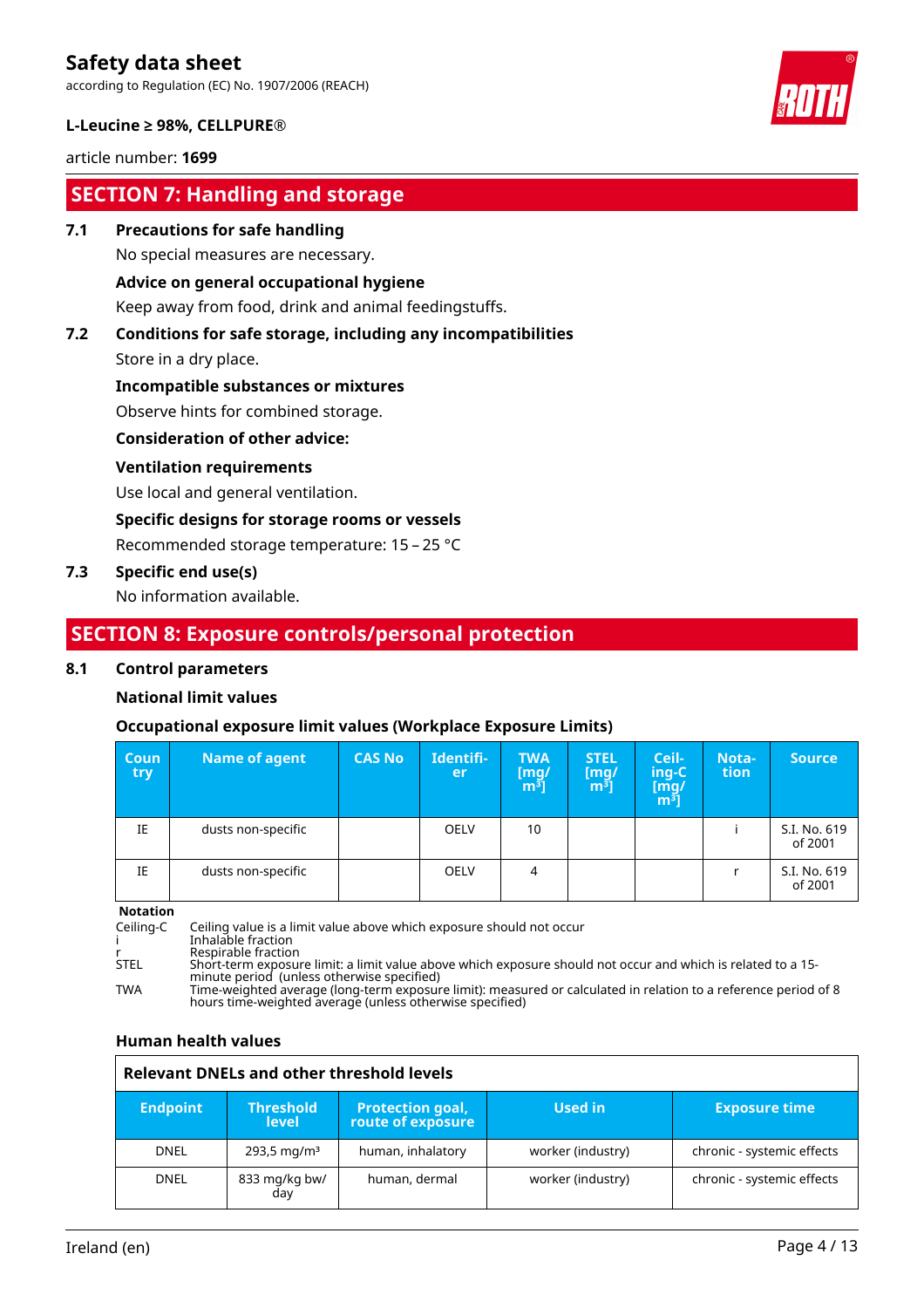according to Regulation (EC) No. 1907/2006 (REACH)



### **L-Leucine ≥ 98%, CELLPURE®**

article number: **1699**

|               | <b>Environmental values</b>                      |                   |                                       |                              |  |
|---------------|--------------------------------------------------|-------------------|---------------------------------------|------------------------------|--|
|               | <b>Relevant PNECs and other threshold levels</b> |                   |                                       |                              |  |
| End-<br>point | <b>Threshold</b><br>level                        | <b>Organism</b>   | <b>Environmental com-</b><br>partment | <b>Exposure time</b>         |  |
| <b>PNEC</b>   | $100 \frac{mg}{l}$                               | aquatic organisms | water                                 | intermittent release         |  |
| <b>PNEC</b>   | $10^{mg}$ /                                      | aquatic organisms | freshwater                            | short-term (single instance) |  |
| <b>PNEC</b>   | $1 \frac{mg}{l}$                                 | aquatic organisms | marine water                          | short-term (single instance) |  |
| <b>PNEC</b>   | $10\frac{g}{l}$                                  | aquatic organisms | sewage treatment plant<br>(STP)       | short-term (single instance) |  |
| <b>PNEC</b>   | 20,39 $mg/kq$                                    | aquatic organisms | freshwater sediment                   | short-term (single instance) |  |
| <b>PNEC</b>   | 2,039 $mg/kq$                                    | aquatic organisms | marine sediment                       | short-term (single instance) |  |

### **8.2 Exposure controls**

### **Individual protection measures (personal protective equipment)**

### **Eye/face protection**



Use safety goggle with side protection.

### **Skin protection**



### **• hand protection**

Wear suitable gloves. Chemical protection gloves are suitable, which are tested according to EN 374.

### **• type of material**

NBR (Nitrile rubber)

### **• material thickness**

>0,11 mm

### **• breakthrough times of the glove material**

>480 minutes (permeation: level 6)

#### **• other protection measures**

Take recovery periods for skin regeneration. Preventive skin protection (barrier creams/ointments) is recommended.

### **Respiratory protection**



Respiratory protection necessary at: Dust formation. Particulate filter device (EN 143). P1 (filters at least 80 % of airborne particles, colour code: White).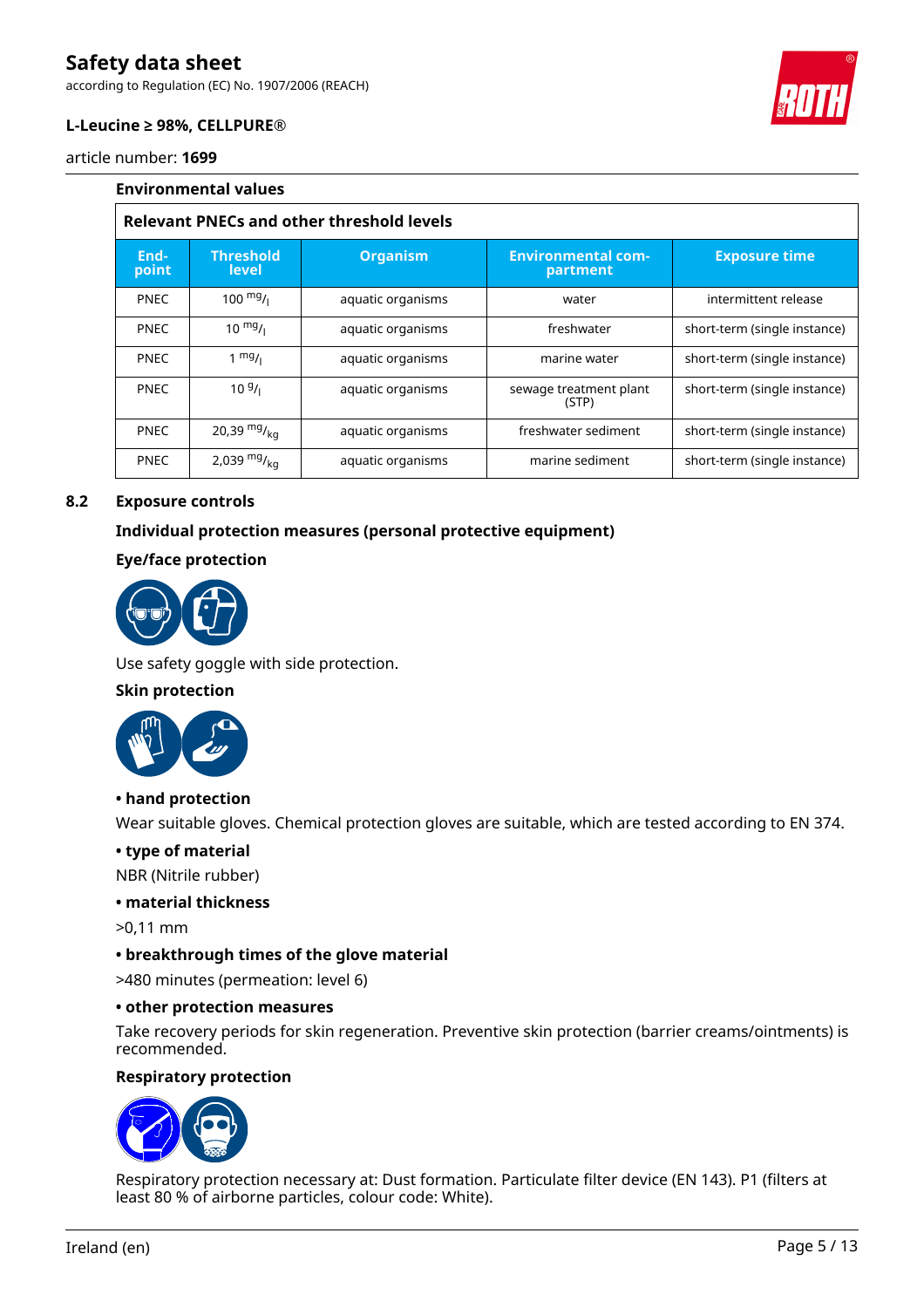according to Regulation (EC) No. 1907/2006 (REACH)



### **L-Leucine ≥ 98%, CELLPURE®**

article number: **1699**

### **Environmental exposure controls**

Keep away from drains, surface and ground water.

# **SECTION 9: Physical and chemical properties**

### **9.1 Information on basic physical and chemical properties**

| Physical state                                              | solid                                                          |
|-------------------------------------------------------------|----------------------------------------------------------------|
| Form                                                        | powder, crystalline                                            |
| Colour                                                      | white                                                          |
| Odour                                                       | faintly perceptible                                            |
| Melting point/freezing point                                | 286 - 290 °C                                                   |
| Boiling point or initial boiling point and boiling<br>range | not determined                                                 |
| Flammability                                                | this material is combustible, but will not ignite<br>readily   |
| Lower and upper explosion limit                             | not determined                                                 |
| Flash point                                                 | not applicable                                                 |
| Auto-ignition temperature                                   | not determined                                                 |
| Decomposition temperature                                   | not relevant                                                   |
| pH (value)                                                  | 5,5 – 6 (in aqueous solution: 10 $9/$ <sub>l</sub> , 20 °C)    |
| Kinematic viscosity                                         | not relevant                                                   |
| Solubility(ies)                                             |                                                                |
| Water solubility                                            | 23 <sup>g</sup> / <sub>l</sub> at 25 °C (ECHA)                 |
| Partition coefficient                                       |                                                                |
| Partition coefficient n-octanol/water (log value):          | $-1,59$ (25 °C) (ECHA)                                         |
| Vapour pressure                                             | 0 hPa at 25 °C                                                 |
| Density and/or relative density                             |                                                                |
| Density                                                     | 1,293 $9/_{cm^3}$ at 18 °C (ECHA)                              |
| Relative vapour density                                     | information on this property is not available                  |
| Particle characteristics                                    | No data available.                                             |
| Other safety parameters                                     |                                                                |
| Oxidising properties                                        | none                                                           |
| <b>Other information</b>                                    |                                                                |
| Information with regard to physical hazard<br>classes:      | hazard classes acc. to GHS<br>(physical hazards): not relevant |

**9.2**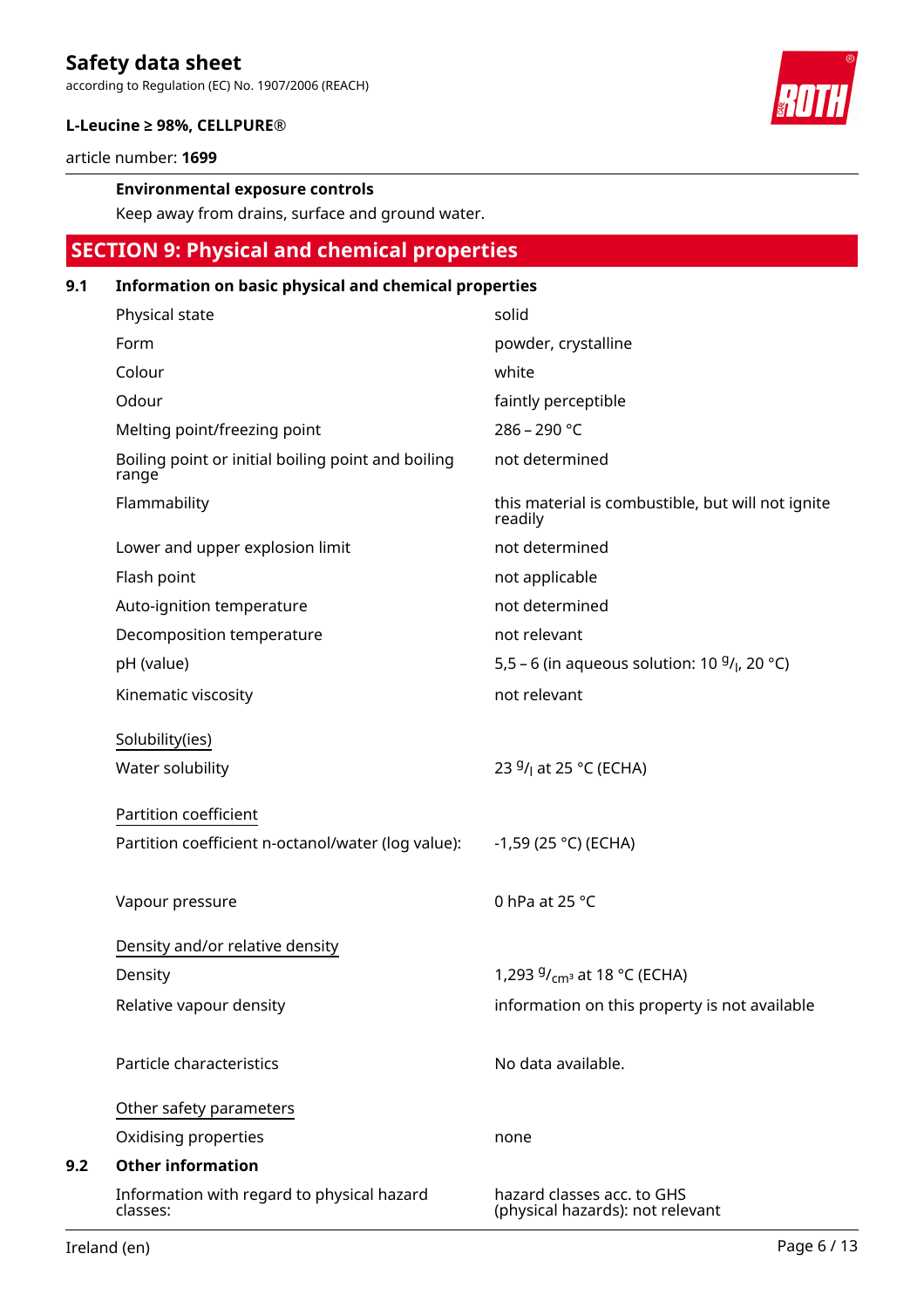according to Regulation (EC) No. 1907/2006 (REACH)



### **L-Leucine ≥ 98%, CELLPURE®**

### article number: **1699**

Other safety characteristics:

Surface tension 71,6  $\mathrm{mN}_{\text{m}}$  (20 °C) (ECHA)

# **SECTION 10: Stability and reactivity**

### **10.1 Reactivity**

The product in the delivered form is not dust explosion capable; the enrichment of fine dust however leads to the danger of dust explosion.

### **10.2 Chemical stability**

The material is stable under normal ambient and anticipated storage and handling conditions of temperature and pressure.

### **10.3 Possibility of hazardous reactions**

**Violent reaction with:** strong oxidiser

### **10.4 Conditions to avoid**

There are no specific conditions known which have to be avoided.

### **10.5 Incompatible materials**

There is no additional information.

### **10.6 Hazardous decomposition products**

Hazardous combustion products: see section 5.

### **SECTION 11: Toxicological information**

### **11.1 Information on hazard classes as defined in Regulation (EC) No 1272/2008**

### **Classification according to GHS (1272/2008/EC, CLP)**

This substance does not meet the criteria for classification in accordance with Regulation No 1272/ 2008/EC.

#### **Acute toxicity**

Shall not be classified as acutely toxic.

#### **Skin corrosion/irritation**

Shall not be classified as corrosive/irritant to skin.

### **Serious eye damage/eye irritation**

Shall not be classified as seriously damaging to the eye or eye irritant.

### **Respiratory or skin sensitisation**

Shall not be classified as a respiratory or skin sensitiser.

#### **Germ cell mutagenicity**

Shall not be classified as germ cell mutagenic.

### **Carcinogenicity**

Shall not be classified as carcinogenic.

### **Reproductive toxicity**

Shall not be classified as a reproductive toxicant.

### **Specific target organ toxicity - single exposure**

Shall not be classified as a specific target organ toxicant (single exposure).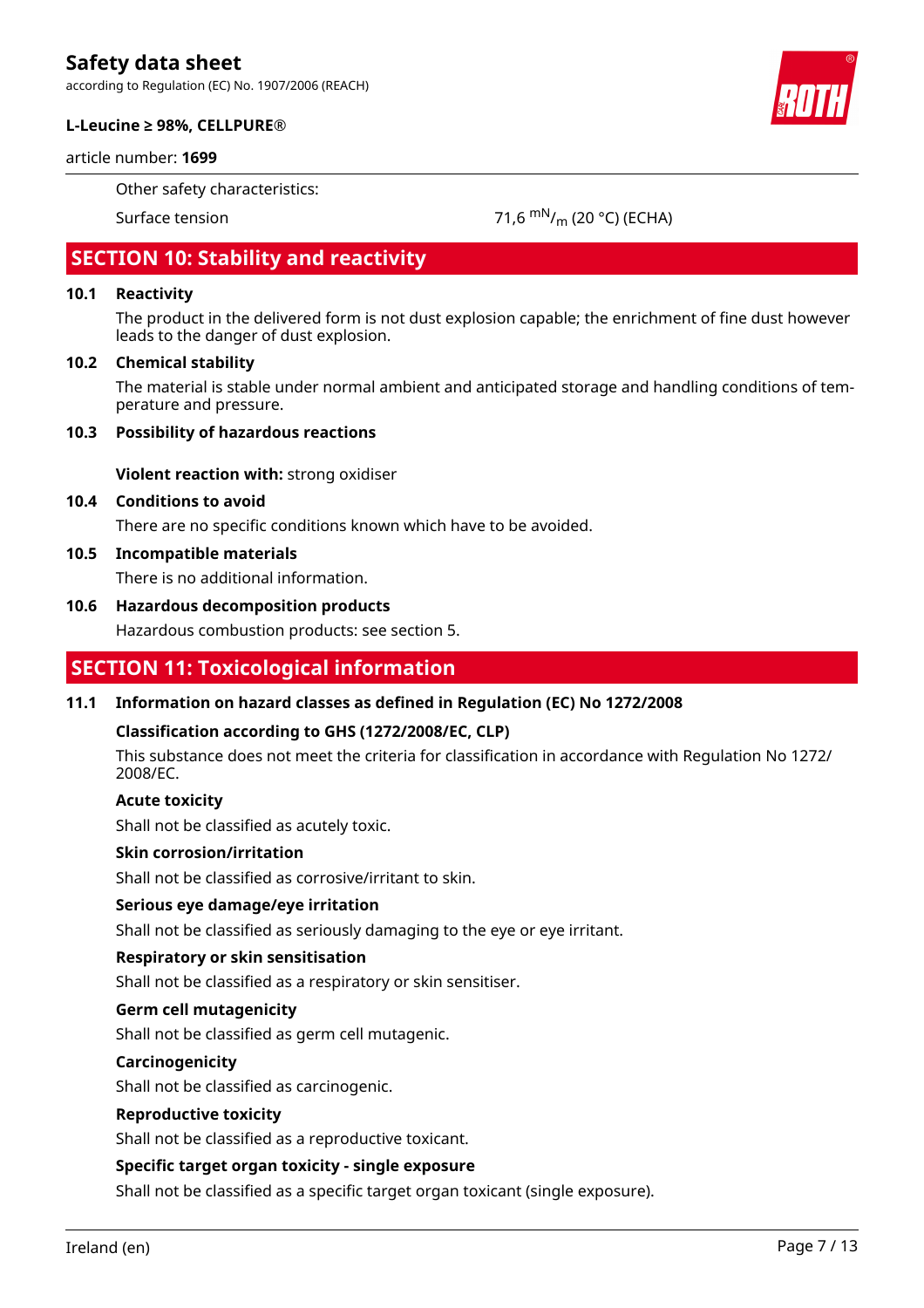according to Regulation (EC) No. 1907/2006 (REACH)

### **L-Leucine ≥ 98%, CELLPURE®**

article number: **1699**

### **Specific target organ toxicity - repeated exposure**

Shall not be classified as a specific target organ toxicant (repeated exposure).

### **Aspiration hazard**

Shall not be classified as presenting an aspiration hazard.

### **Symptoms related to the physical, chemical and toxicological characteristics**

### **• If swallowed**

Data are not available.

### **• If in eyes**

Data are not available.

### **• If inhaled**

Data are not available.

### **• If on skin**

Data are not available.

### **• Other information**

Health effects are not known.

### **11.2 Endocrine disrupting properties**

Not listed.

### **11.3 Information on other hazards**

There is no additional information.

### **SECTION 12: Ecological information**

### **12.1 Toxicity**

Shall not be classified as hazardous to the aquatic environment.

| <b>Aquatic toxicity (acute)</b> |              |                       |               |                         |
|---------------------------------|--------------|-----------------------|---------------|-------------------------|
| <b>Endpoint</b>                 | <b>Value</b> | <b>Species</b>        | <b>Source</b> | <b>Exposure</b><br>time |
| <b>LC50</b>                     | $>10^{9}$ /  | fish                  | <b>ECHA</b>   | 96 h                    |
| <b>EC50</b>                     | $>10^{9}$ /  | aquatic invertebrates | <b>ECHA</b>   | 24 h                    |

### **Biodegradation**

The substance is readily biodegradable.

### **12.2 Process of degradability**

Theoretical Oxygen Demand with nitrification: 2,256 <sup>mg</sup>/<sub>mg</sub> Theoretical Oxygen Demand: 1,829 <sup>mg</sup>/<sub>mg</sub> Theoretical Carbon Dioxide: 2,013  $^{\mathsf{mg}}\prime_{\mathsf{mg}}$ 

### **12.3 Bioaccumulative potential**

Does not significantly accumulate in organisms.

| n-octanol/water (log KOW) | <sup>∣</sup> −1,59 (25 °C) (ECHA) |
|---------------------------|-----------------------------------|
|---------------------------|-----------------------------------|

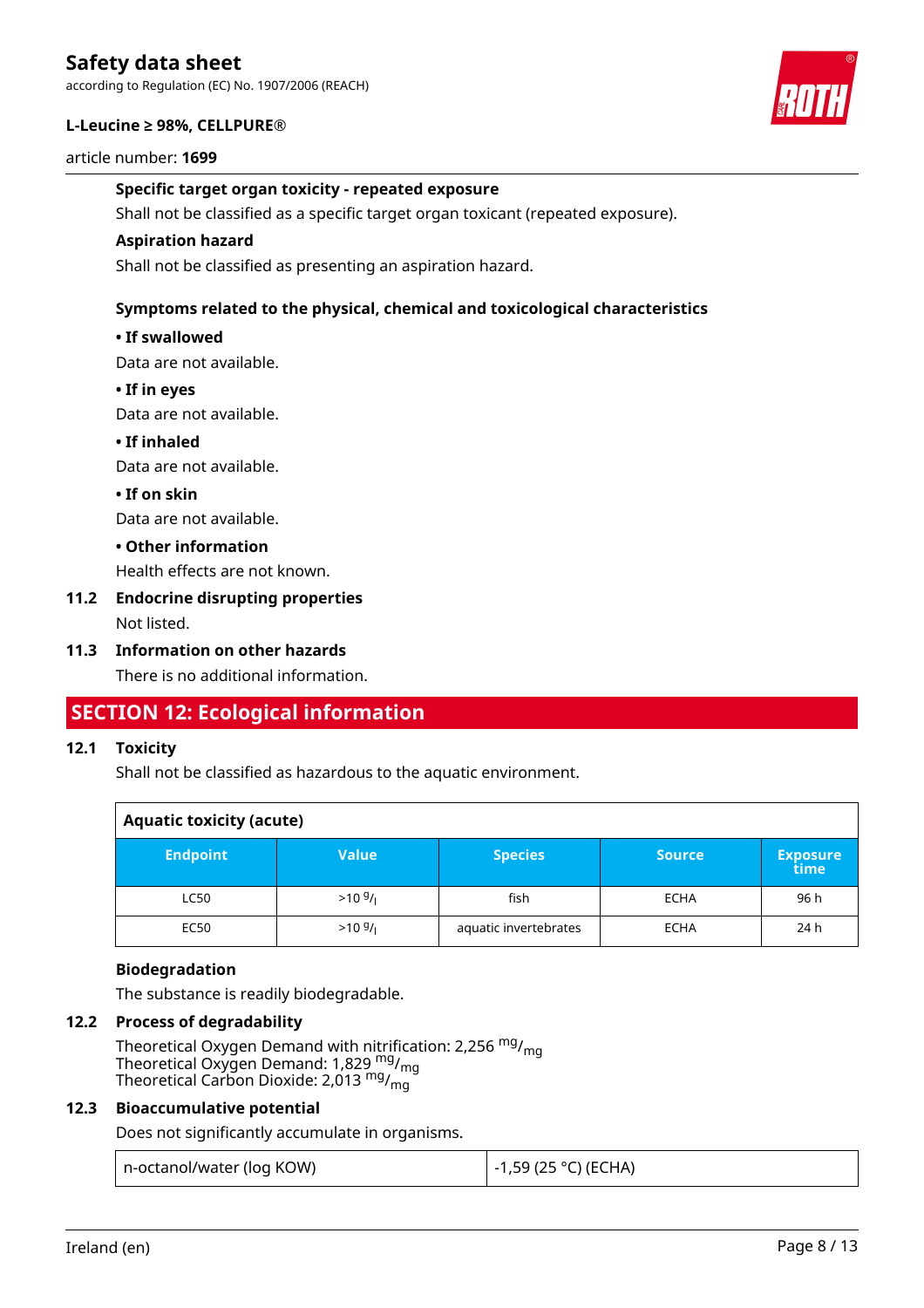according to Regulation (EC) No. 1907/2006 (REACH)



article number: **1699**

### **12.4 Mobility in soil**

Data are not available.

- **12.5 Results of PBT and vPvB assessment** Data are not available.
- **12.6 Endocrine disrupting properties** Not listed.
- **12.7 Other adverse effects**

Data are not available.

### **SECTION 13: Disposal considerations**

### **13.1 Waste treatment methods**



Consult the appropriate local waste disposal expert about waste disposal.

### **Sewage disposal-relevant information**

Do not empty into drains.

### **13.2 Relevant provisions relating to waste**

The allocation of waste identity numbers/waste descriptions must be carried out according to the EEC, specific to the industry and process. Waste catalogue ordinance (Germany).

### **13.3 Remarks**

Waste shall be separated into the categories that can be handled separately by the local or national waste management facilities. Please consider the relevant national or regional provisions.

### **SECTION 14: Transport information**

| 14.1 | UN number or ID number          | not subject to transport regulations                                       |
|------|---------------------------------|----------------------------------------------------------------------------|
|      | 14.2 UN proper shipping name    | not assigned                                                               |
|      | 14.3 Transport hazard class(es) | none                                                                       |
|      | 14.4 Packing group              | not assigned                                                               |
| 14.5 | <b>Environmental hazards</b>    | non-environmentally hazardous acc. to the dan-<br>gerous goods regulations |

# **14.6 Special precautions for user**

There is no additional information.

### **14.7 Maritime transport in bulk according to IMO instruments**

The cargo is not intended to be carried in bulk.

### **14.8 Information for each of the UN Model Regulations**

### **Transport of dangerous goods by road, rail and inland waterway (ADR/RID/ADN) - Additional information**

Not subject to ADR, RID and ADN.

### **International Maritime Dangerous Goods Code (IMDG) - Additional information** Not subject to IMDG.



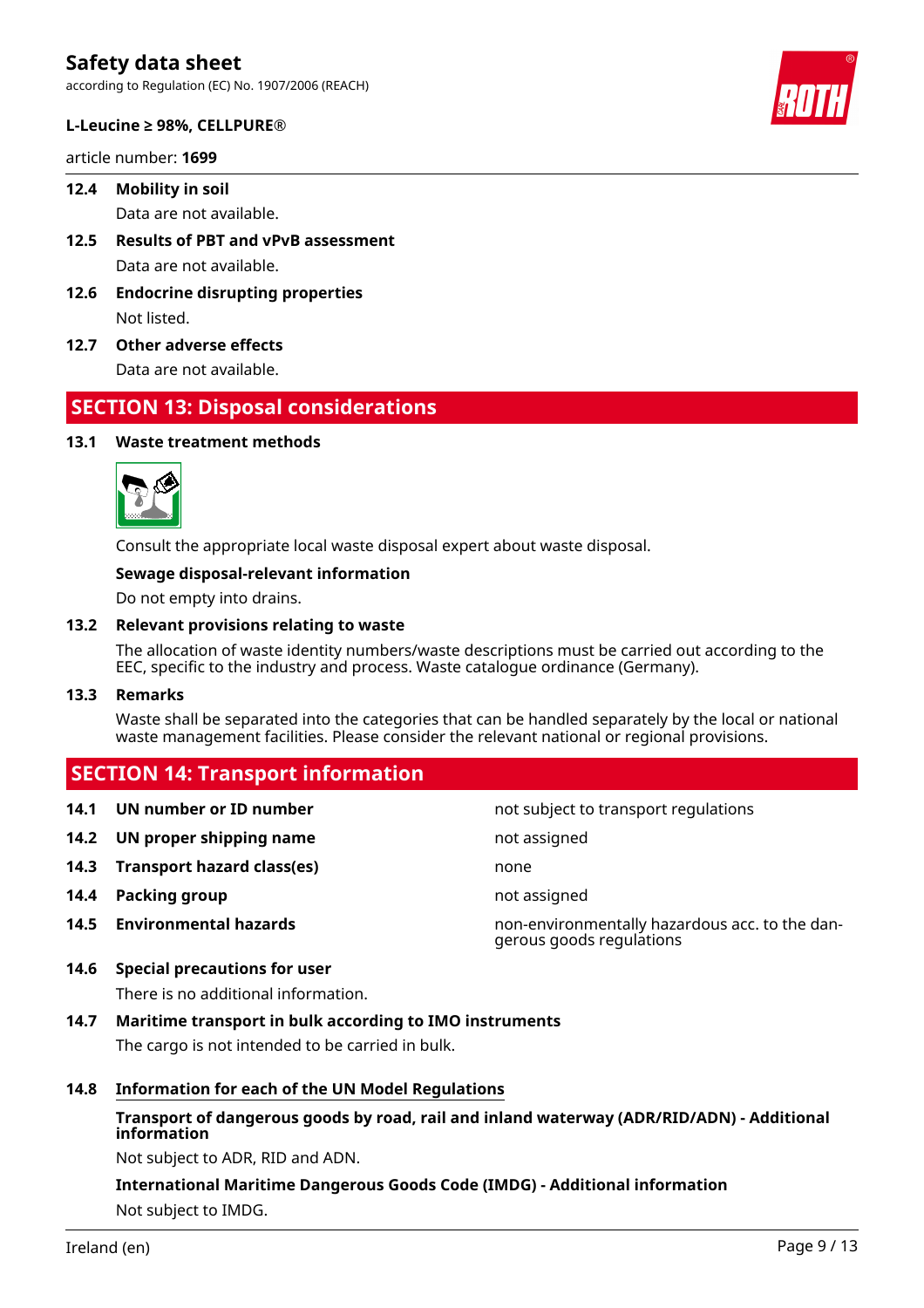according to Regulation (EC) No. 1907/2006 (REACH)



### **L-Leucine ≥ 98%, CELLPURE®**

article number: **1699**

### **International Civil Aviation Organization (ICAO-IATA/DGR) - Additional information** Not subject to ICAO-IATA.

### **SECTION 15: Regulatory information**

**15.1 Safety, health and environmental regulations/legislation specific for the substance or mixture**

**Relevant provisions of the European Union (EU)**

**Restrictions according to REACH, Annex XVII**

not listed

**List of substances subject to authorisation (REACH, Annex XIV)/SVHC - candidate list** Not listed.

**Seveso Directive**

| 2012/18/EU (Seveso III) |                                       |                                                                                            |              |  |
|-------------------------|---------------------------------------|--------------------------------------------------------------------------------------------|--------------|--|
| <b>No</b>               | Dangerous substance/hazard categories | Qualifying quantity (tonnes) for the application of lower and upper-tier re-<br>quirements | <b>Notes</b> |  |
|                         | not assigned                          |                                                                                            |              |  |

### **Deco-Paint Directive**

| VOC content | 0 %<br>0 <sup>9</sup> |
|-------------|-----------------------|
|             |                       |

#### **Industrial Emissions Directive (IED)**

| VOC content | 0 %  |
|-------------|------|
| VOC content | 09/1 |

### **Directive on the restriction of the use of certain hazardous substances in electrical and electronic equipment (RoHS)**

not listed

#### **Regulation concerning the establishment of a European Pollutant Release and Transfer Register (PRTR)**

not listed

#### **Water Framework Directive (WFD)**

not listed

### **Regulation on the marketing and use of explosives precursors**

not listed

### **Regulation on drug precursors**

not listed

### **Regulation on substances that deplete the ozone layer (ODS)**

not listed

### **Regulation concerning the export and import of hazardous chemicals (PIC)**

not listed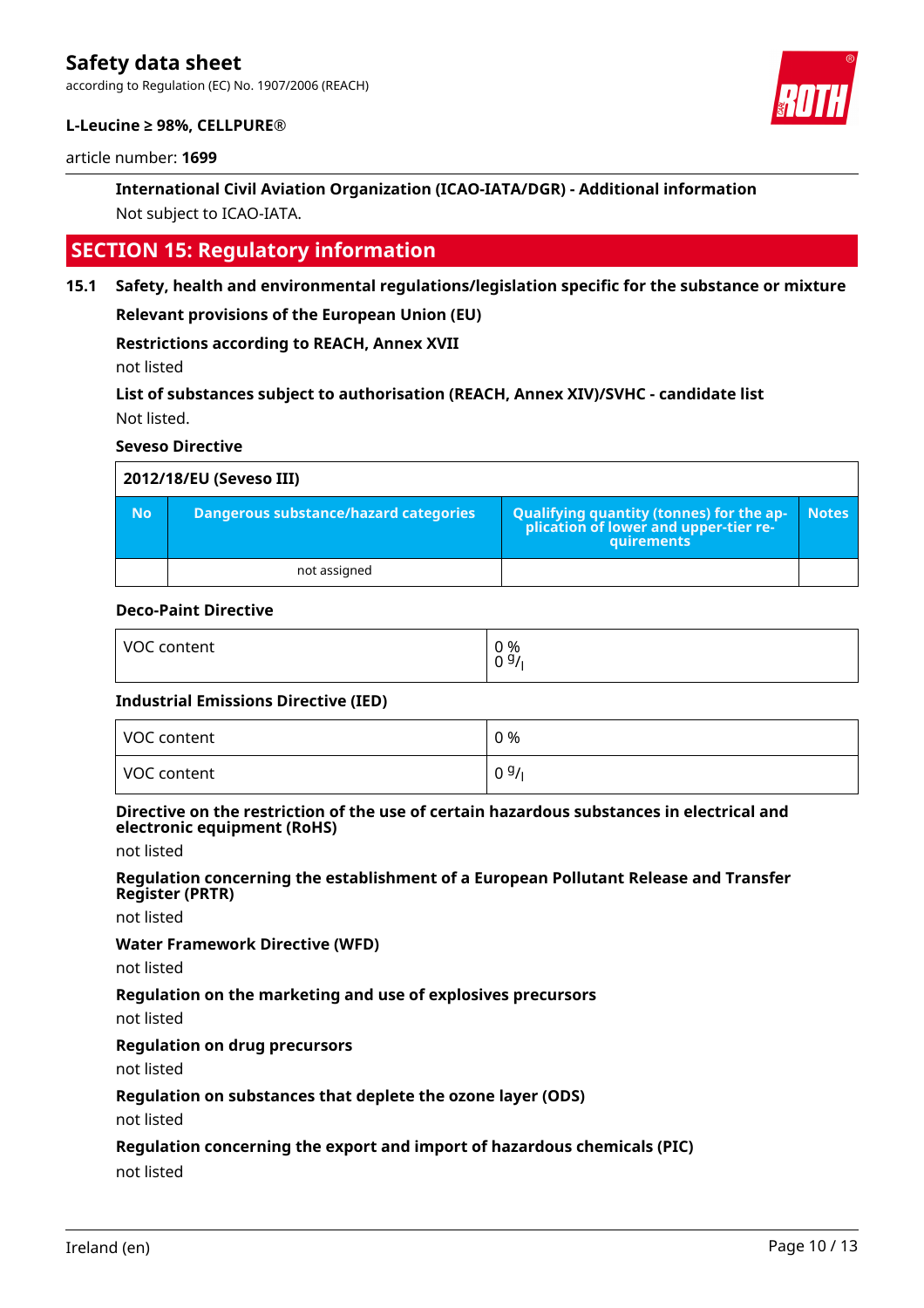according to Regulation (EC) No. 1907/2006 (REACH)



### **L-Leucine ≥ 98%, CELLPURE®**

article number: **1699**

### **Regulation on persistent organic pollutants (POP)**

not listed

### **Other information**

Directive 94/33/EC on the protection of young people at work. Observe employment restrictions under the Maternity Protection Directive (92/85/EEC) for expectant or nursing mothers.

### **National inventories**

| <b>Country</b> | <b>Inventory</b> | <b>Status</b>       |
|----------------|------------------|---------------------|
| AU             | <b>AICS</b>      | substance is listed |
| CA             | <b>DSL</b>       | substance is listed |
| <b>CN</b>      | <b>IECSC</b>     | substance is listed |
| EU             | ECSI             | substance is listed |
| EU             | REACH Reg.       | substance is listed |
| JP             | <b>CSCL-ENCS</b> | substance is listed |
| <b>MX</b>      | <b>INSQ</b>      | substance is listed |
| NZ             | NZIOC            | substance is listed |
| <b>PH</b>      | <b>PICCS</b>     | substance is listed |
| TW             | <b>TCSI</b>      | substance is listed |
| US             | <b>TSCA</b>      | substance is listed |

**Legend<br>AICS<br>CSCL-ENCS<br>DSL<br>ECSI** AICS Australian Inventory of Chemical Substances CSCL-ENCS List of Existing and New Chemical Substances (CSCL-ENCS) DSL Domestic Substances List (DSL) ECSI EC Substance Inventory (EINECS, ELINCS, NLP) IECSC Inventory of Existing Chemical Substances Produced or Imported in China INSQ National Inventory of Chemical Substances NZIoC New Zealand Inventory of Chemicals PICCS Philippine Inventory of Chemicals and Chemical Substances (PICCS) REACH Reg. REACH registered substances TCSI Taiwan Chemical Substance Inventory<br>TSCA Toxic Substance Control Act Toxic Substance Control Act

### **15.2 Chemical Safety Assessment**

No Chemical Safety Assessment has been carried out for this substance.

### **SECTION 16: Other information**

### **Indication of changes (revised safety data sheet)**

Alignment to regulation: Regulation (EC) No. 1907/2006 (REACH), amended by 2020/878/EU

| <b>Section</b> | <b>Former entry (text/value)</b>                      | <b>Actual entry (text/value)</b> | Safety-<br>relev-<br>ant |
|----------------|-------------------------------------------------------|----------------------------------|--------------------------|
| 2.2            | Signal word:<br>not required                          |                                  | yes                      |
| 2.3            | Other hazards:<br>There is no additional information. | Other hazards                    | yes                      |

Restructuring: section 9, section 14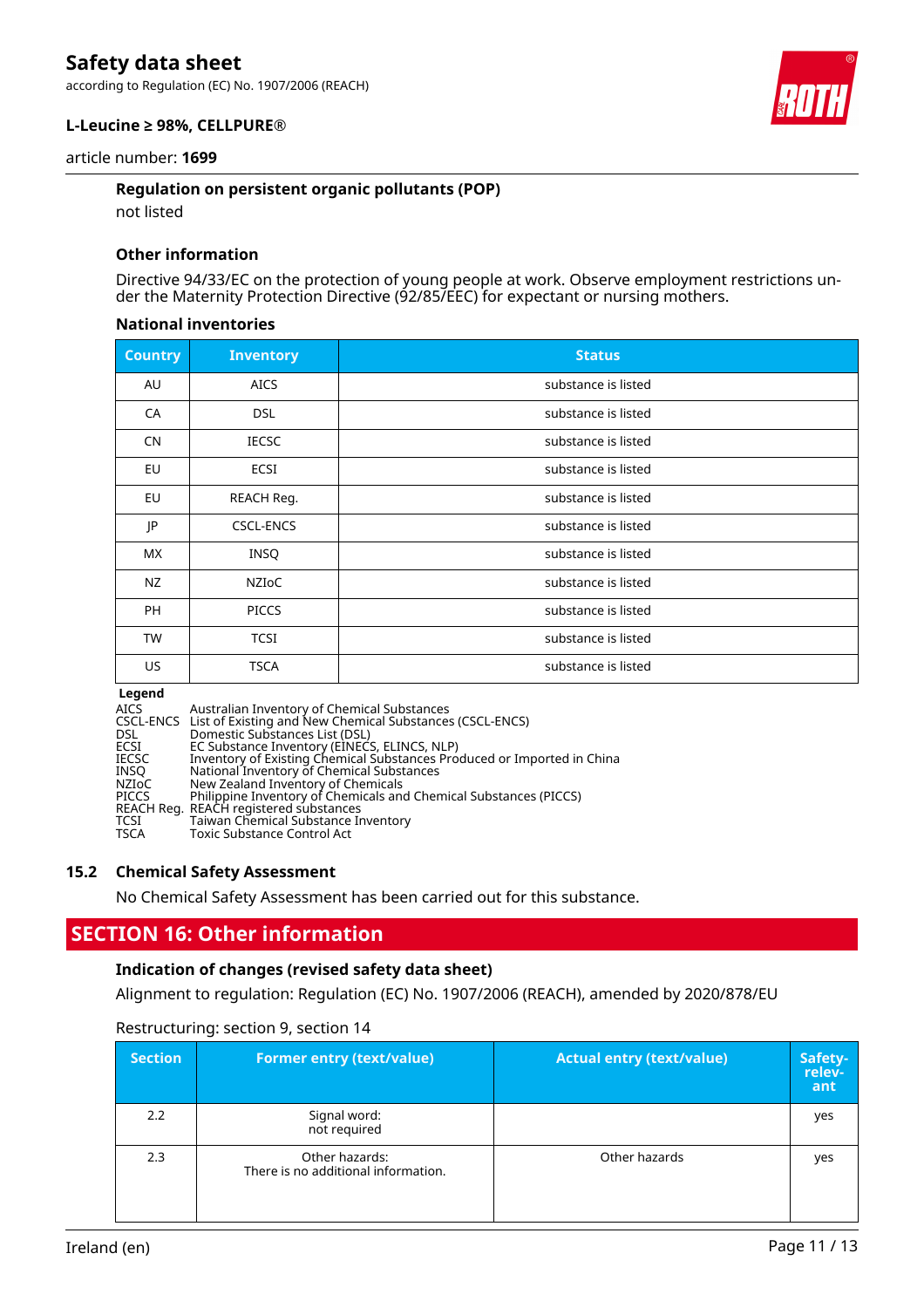according to Regulation (EC) No. 1907/2006 (REACH)



### **L-Leucine ≥ 98%, CELLPURE®**

### article number: **1699**

| <b>Section</b> | <b>Former entry (text/value)</b> | <b>Actual entry (text/value)</b>                                                                                             | Safety-<br>relev-<br>ant |
|----------------|----------------------------------|------------------------------------------------------------------------------------------------------------------------------|--------------------------|
| 2.3            |                                  | Results of PBT and vPvB assessment:<br>According to the results of its assessment, this<br>substance is not a PBT or a vPvB. | ves                      |

### **Abbreviations and acronyms**

| Abbr.                   | <b>Descriptions of used abbreviations</b>                                                                                                                                                                                       |
|-------------------------|---------------------------------------------------------------------------------------------------------------------------------------------------------------------------------------------------------------------------------|
| <b>ADN</b>              | Accord européen relatif au transport international des marchandises dangereuses par voies de naviga-<br>tion intérieures (European Agreement concerning the International Carriage of Dangerous Goods by In-<br>land Waterways) |
| <b>ADR</b>              | Accord relatif au transport international des marchandises dangereuses par route (Agreement concern-<br>ing the International Carriage of Dangerous Goods by Road)                                                              |
| CAS                     | Chemical Abstracts Service (service that maintains the most comprehensive list of chemical substances)                                                                                                                          |
| Ceiling-C               | Ceiling value                                                                                                                                                                                                                   |
| <b>CLP</b>              | Regulation (EC) No 1272/2008 on classification, labelling and packaging of substances and mixtures                                                                                                                              |
| <b>DGR</b>              | Dangerous Goods Regulations (see IATA/DGR)                                                                                                                                                                                      |
| DNEL                    | Derived No-Effect Level                                                                                                                                                                                                         |
| <b>EC50</b>             | Effective Concentration 50 %. The EC50 corresponds to the concentration of a tested substance causing<br>50 % changes in response (e.g. on growth) during a specified time interval                                             |
| EC No                   | The EC Inventory (EINECS, ELINCS and the NLP-list) is the source for the seven-digit EC number, an identi-<br>fier of substances commercially available within the EU (European Union)                                          |
| <b>EINECS</b>           | European Inventory of Existing Commercial Chemical Substances                                                                                                                                                                   |
| <b>ELINCS</b>           | European List of Notified Chemical Substances                                                                                                                                                                                   |
| GHS                     | "Globally Harmonized System of Classification and Labelling of Chemicals" developed by the United Na-<br>tions                                                                                                                  |
| <b>IATA</b>             | <b>International Air Transport Association</b>                                                                                                                                                                                  |
| <b>IATA/DGR</b>         | Dangerous Goods Regulations (DGR) for the air transport (IATA)                                                                                                                                                                  |
| <b>ICAO</b>             | International Civil Aviation Organization                                                                                                                                                                                       |
| <b>IMDG</b>             | International Maritime Dangerous Goods Code                                                                                                                                                                                     |
| <b>LC50</b>             | Lethal Concentration 50%: the LC50 corresponds to the concentration of a tested substance causing 50 %<br>lethality during a specified time interval                                                                            |
| <b>NLP</b>              | No-Longer Polymer                                                                                                                                                                                                               |
| <b>PBT</b>              | Persistent, Bioaccumulative and Toxic                                                                                                                                                                                           |
| <b>PNEC</b>             | <b>Predicted No-Effect Concentration</b>                                                                                                                                                                                        |
| <b>REACH</b>            | Registration, Evaluation, Authorisation and Restriction of Chemicals                                                                                                                                                            |
| <b>RID</b>              | Règlement concernant le transport International ferroviaire des marchandises Dangereuses (Regula-<br>tions concerning the International carriage of Dangerous goods by Rail)                                                    |
| S.I. No. 619 of<br>2001 | Safety, Health and Welfare at Work (Chemical Agents) Regulations 2001                                                                                                                                                           |
| <b>STEL</b>             | Short-term exposure limit                                                                                                                                                                                                       |
| <b>SVHC</b>             | Substance of Very High Concern                                                                                                                                                                                                  |